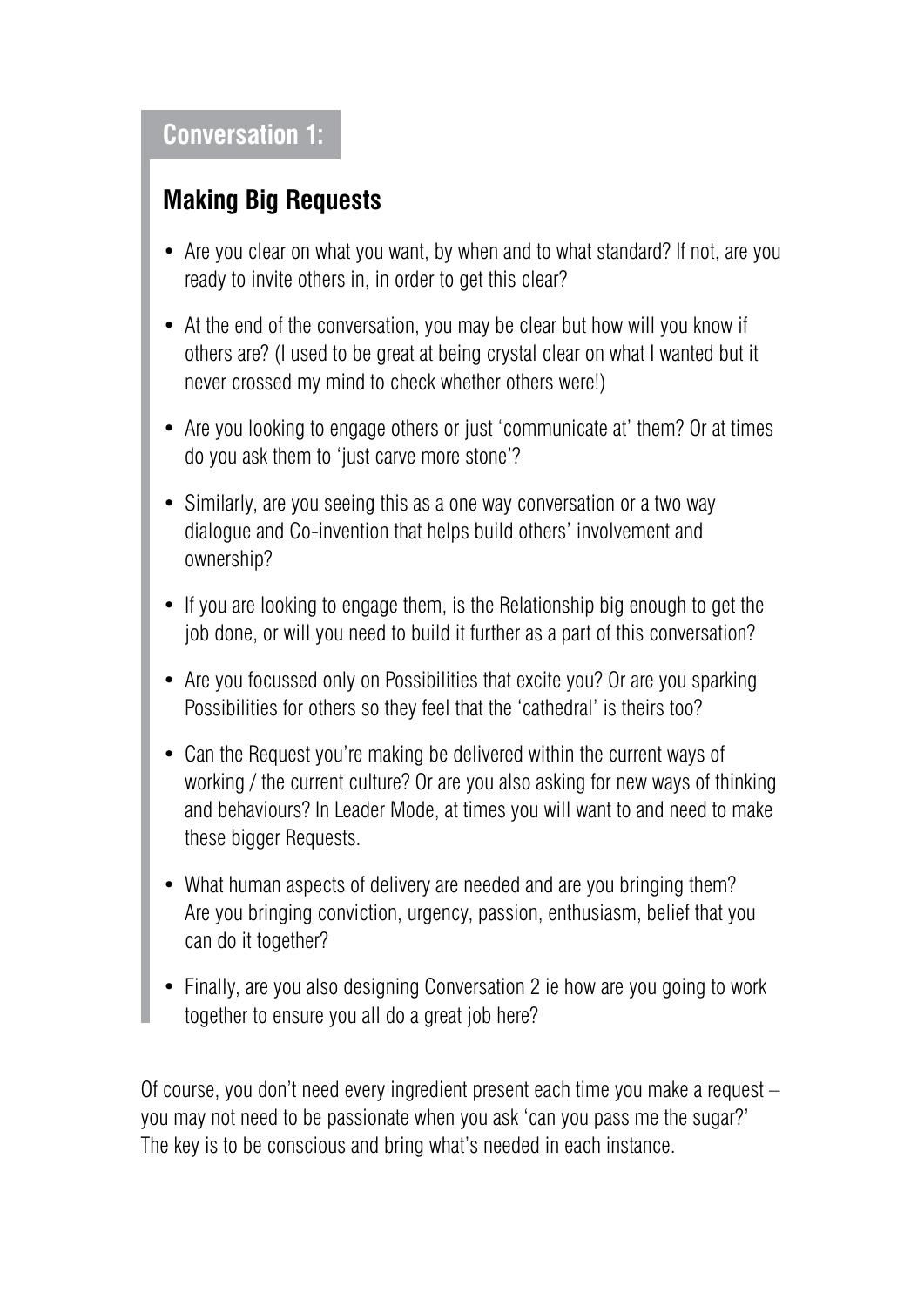## **Conversation 2:**

# **Maximising Probability of Delivery**

- Echoing the above, are you talking up front on how you'll work together to ensure delivery?
- Are you agreed on how you'll be kept up to date on progress? In what form and how frequently?
- Are you agreed on what you want to know and when after setbacks or missed milestones?
- And are you creating a safe space so that people feel safe to tell you of setbacks and bad news?
- Are you ready to offer appropriate input, support and coaching to help keep others focussed and delivering?
- At the same time, are you also bringing a commitment and resolve that others see and respond to?
- Overall, are you helping others manage their energy towards successful delivery?

I'll always remember a very capable leader announcing "I've just realised, I don't do this Conversation!' And that may be ok with some people some of the time. As a Conscious Leader, however, it's up to you to choose what's needed in each instance.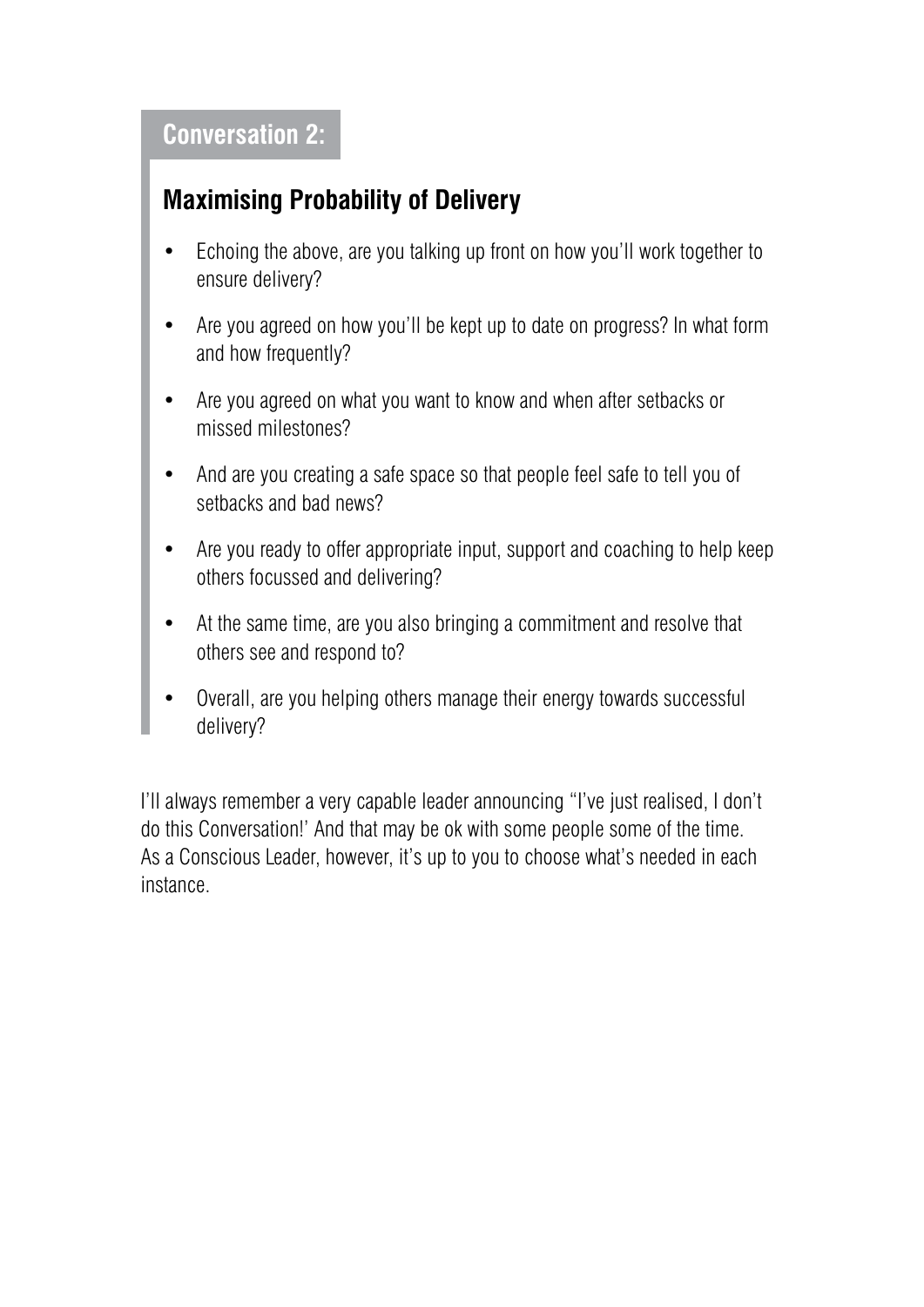### **Conversation 3:**

# **Delivery is Acknowledged**

 I can't emphasise enough how powerful this Conversation 3 can be at helping people grow and so Deliver More Later. A number of these conversations over time can massively build people's confidence, self-belief and thereby capacity to deliver more. I'm putting so much weight behind this point because I've seen many instances of the power of this confidence-building - but I've met few leaders who are naturally strong in this conversation. It's as if we just don't recognise the power we have to help others feel good about themselves and what they can achieve. Pause for a second and remember a time when you felt brilliant after someone had acknowledged you for what you'd done or how you'd gone about it. Please take on board as fully as you can that you have the same power to have people around you feeling similarly good about themselves. So…

- Are you free in acknowledging others for a good job done? Or are you closer to the school of 'no, I don't acknowledge a good job done. That's what they get paid for'?
- Potentially more important, are you free in acknowledging the person for what they have contributed to progress? 'Really good job, thanks' from you will help someone feel valued. However, acknowledgement of the person, not just the job done, like 'I want you to know I really appreciate the creativity you brought to this challenge, the way you kept everyone focussed, and the tenacity you showed to get it all done on time. Many thanks' can help someone's confidence grow even more. Whatever you do, don't try and fake being sincere in your feedback. Either mean it or keep quiet!
- With those you are developing as leaders, do you ask what they have learned about themselves and who they could be as a leader?
- Do you pause to extract the learning from this success rather than just bashing on with the next challenge?
- Also do you pause to consider what's possible now that didn't seem possible earlier?
- Overall, do you leave others feeling good about themselves, wanting to grow even further and ready to take on even more?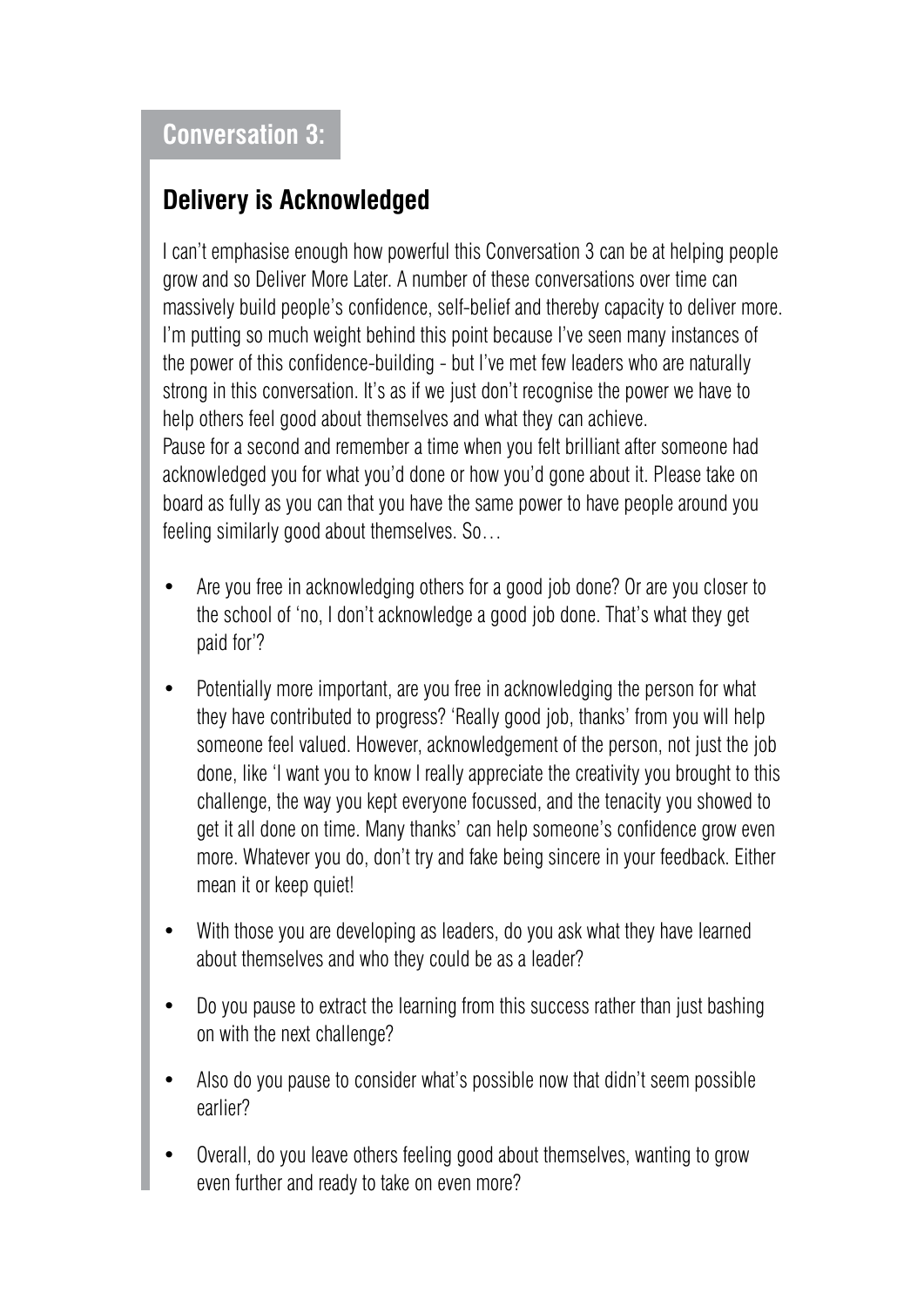#### **Conversation 3a:**

# **Non-delivery is Addressed**

 Here, quality delivery on time is not achieved. This is the conversation many people prefer to avoid or at least dilute. But if you're in touch with what you care about and really want delivered, you'll be less inclined to fudge this conversation.

 What can also help is if you speak to others with the mindset of wanting them to succeed and grow. If you want someone to grow and you see them performing poorly in some way, do you keep quiet? Not if you care about them and their progress. Certainly not if you are committed to helping them develop as leaders. So…

- Are you having this conversation as soon as you can or are you putting it off? At worst, with someone who works for you, are you keeping quiet and storing it up till the annual appraisal?
- Are you speaking your truth about what you see and how you feel about it while also listening to their view?
- Are you maximising the learning from the situation?
- Are you making clear the consequences of repeated under-delivery? I can take you to quite a few organisations which could achieve so much more if the leaders were stronger at making just this one aspect of Deliver clearer.
- Are you agreeing a new timeline for delivery?
- Are you bringing commitment and determination to getting the job done? Are you bringing truthfulness and openness helped by wanting others to learn and grow?
- Overall, are you having this conversation in a way that lifts the other's energy – either immediately or soon after – rather than lowering their energy and confidence?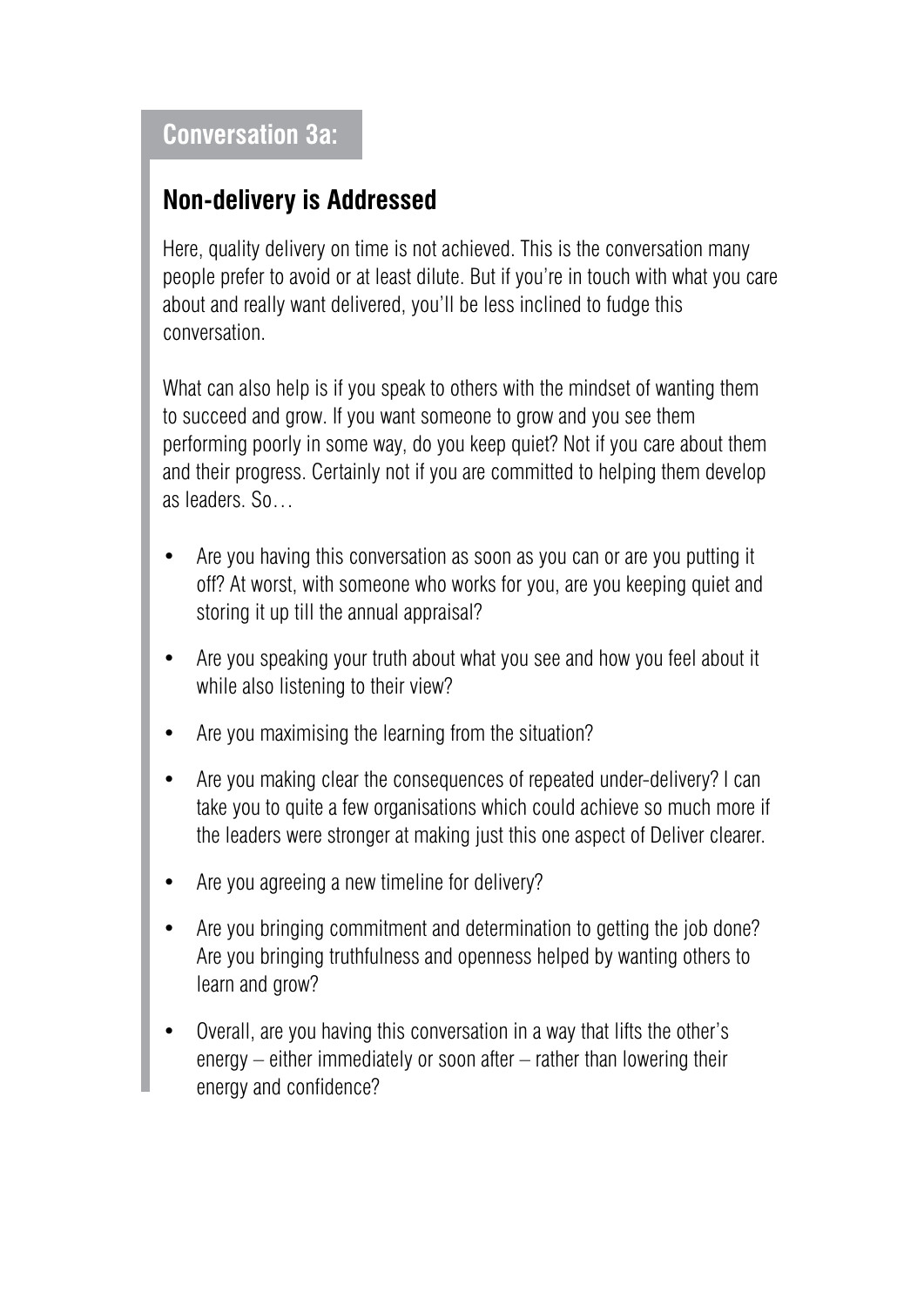#### **Conversation 4:**

## **The Wrap-up**

 Here delivery finally happens and in many respects this conversation is similar to 3 in the acknowledgement of a job done. But there is a powerful piece to add here because this is the conversation where you as a leader can help your colleague recognise something vital about themselves. We all sometimes trip up or meet unexpected obstacles and how we engage with difficulties is part of our leadership journey. There may be deeper learning about ourselves available at these times. Consider exploring this deeper territory together – it will certainly help you both develop faster as leaders:

- What beliefs did your player have about themselves when they didn't get it right first time?
- What might they have been tempted to do e.g. avoid, hide, not take responsibility?
- What support did they look for and get in tackling the difficulty faced? Did they turn to their Support Team?
- What qualities did they need to bring to rectify the situation?
- What did they learn from the experience?
- And how have they grown?